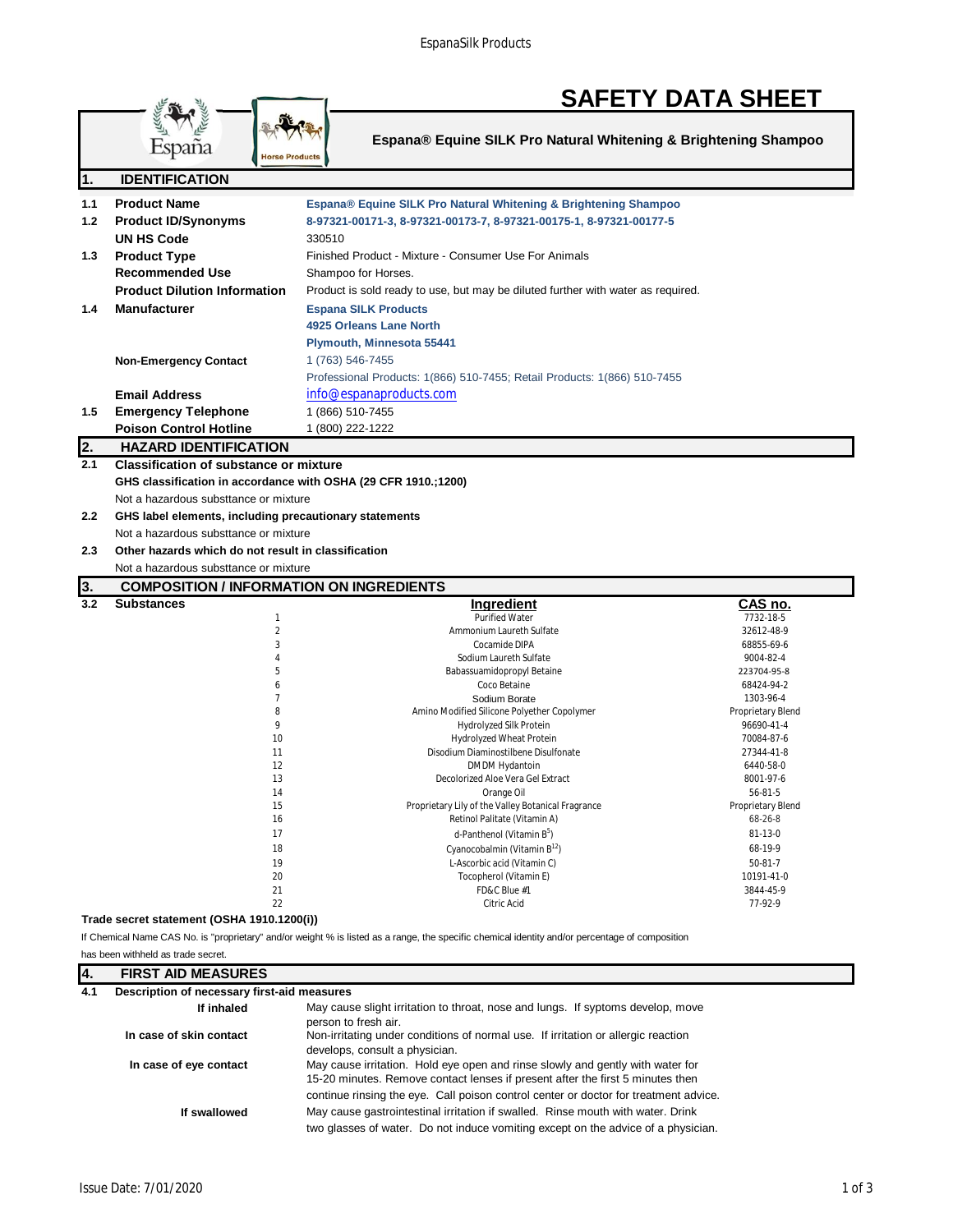## **5. FIRE - FIGHTING MEASURES**

- **5.1 Suitable extinguishing media** Water and Foam.
- **5.2 Specific hazards arising from the chemical** N/A
- **5.3 Special protective actions for fire-fighters**

No special fire fighting equipment is required, however, self-contained breathing apparatus and protective clothing should be worn in fighting fires involving chemicals.

### **6. ACCIDENTAL RELEASE MEASURES**

- **6.1 Personal Precautions, protective equipment and emergency procedures** None.
- **6.2 Environmental precautions** None, product is biodegradeable.
- **6.3 Methods and materials for containment and cleaning up** Wash up spill area.

## **7. HANDLING AND STORAGE**

### **7.1 Precautions for safe handling**

- Consider normal working environment. Use common sense precaution. **7.2 Conditions for safe storage, including any incompatibilities**
- Store in original, closed container.

## **8. EXPOSURE CONTROLS/PERSONAL PROTECTION**

#### **8.3 Individual protection measures, such as personal protective equipment (PPE)**

Eye/face protection Wear splash goggles if contatct with liquid is likely. Skin protection Use rubber or neoprene gloves if necessary. Pespiratory protection Normal room ventilation.

## **9. PHYSICAL AND CHEMICAL PROPERTIES**

| Violet colored liquid    |
|--------------------------|
| Pleasant fresh fragrance |
| Not available.           |
| $6.5 - 7.5$              |
| Not determined           |
| Not determined           |
| Not determined           |
| Not determined           |
| Not available.           |
| Not available.           |
| Not available.           |
| Not available.           |
| Not available.           |
| Completely Soluable.     |
| Not available.           |
| Not available.           |
| Not available.           |
| Not available.           |
|                          |

## **10. STABILITY AND REACTIVITY**

| 10.1 Reactivity                                                 | Hazardous polymerization: will not occur. |
|-----------------------------------------------------------------|-------------------------------------------|
| 10.2 Chemical stability                                         | Stable under normal conditions            |
| 10.3 Possibility of hazardous reactions None known for mixture. |                                           |
| 10.4 Conditions to avoid                                        | None known for mixture.                   |
| 10.5 Materials to avoid                                         | None known for mixture.                   |
| 10.6 Hazardous Decomposition Product None known for mixture.    |                                           |